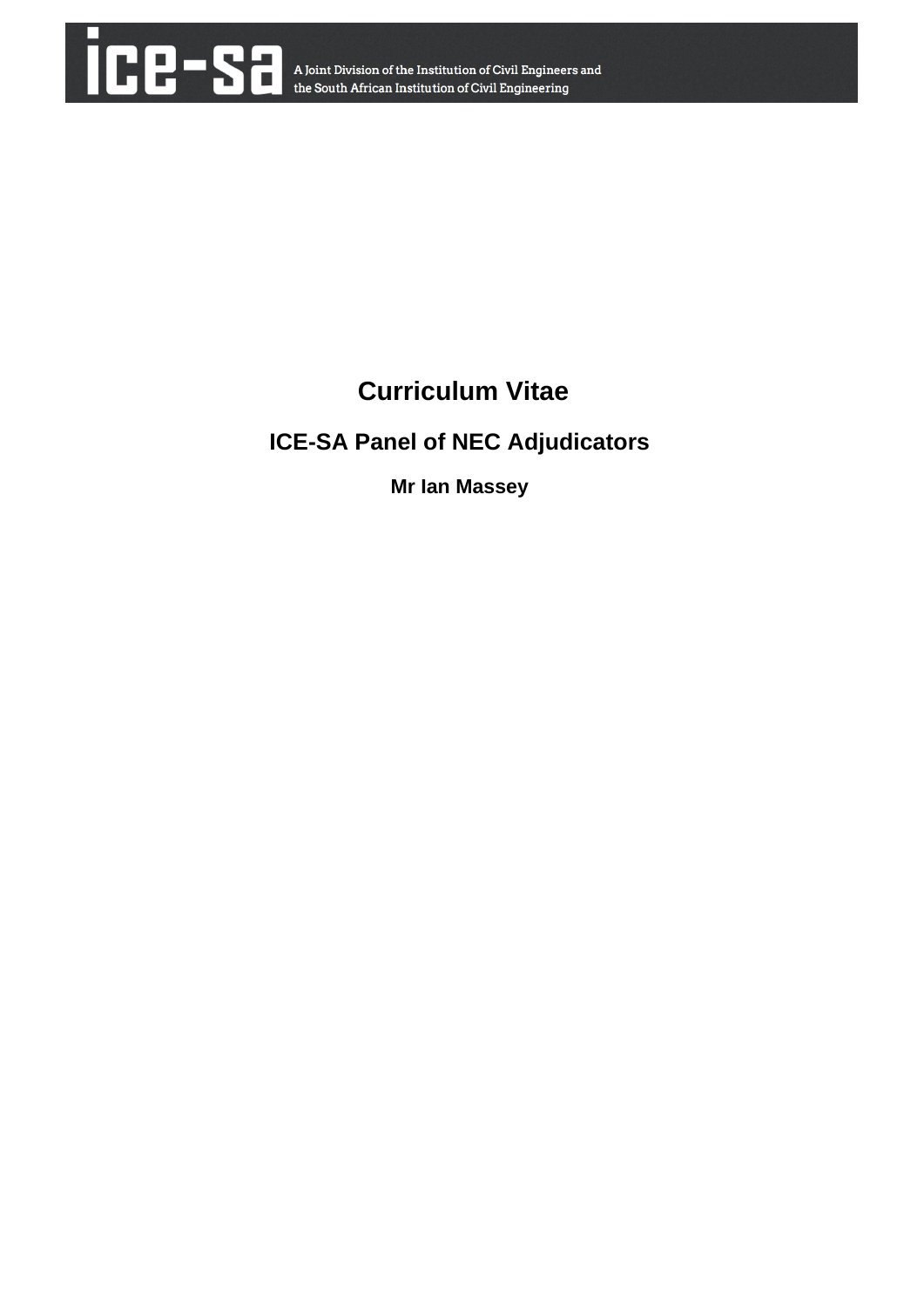

A Joint Division of the Institution of Civil Engineers and the South African Institution of Civil Engineering

#### **Personal Details:**

**Forenames:** Ian **Surname:** Massey **Gender:** Male **Language:** English

**Contact Details Contact Details** 

 **Email:** imassey@mdaconsulting.co.za **Cellphone:** 082 574 9868 **Home:** 031 764 3469 **Work:** 031 764 0811

 **Province:** Kwa-Zulu Natal **Country:** South Africa **Nationality:** BRI **Town: Gillitts** 

#### **Professional**

**Company Name:** MDA Consulting **Job Title:** Director **ICE Membership Grade:** Member **ECUK Registration Level:** CENG

#### **Contract Experience:**

- GCC 2004 AND 2010
- FIDIC
- NEC
- JBCC

# **Career Overview:**

I worked as a contractor between 1968 and 1986 during which time I progressed from site engineer to Managing Director of an area operating company of a listed civil engineering company. I worked initially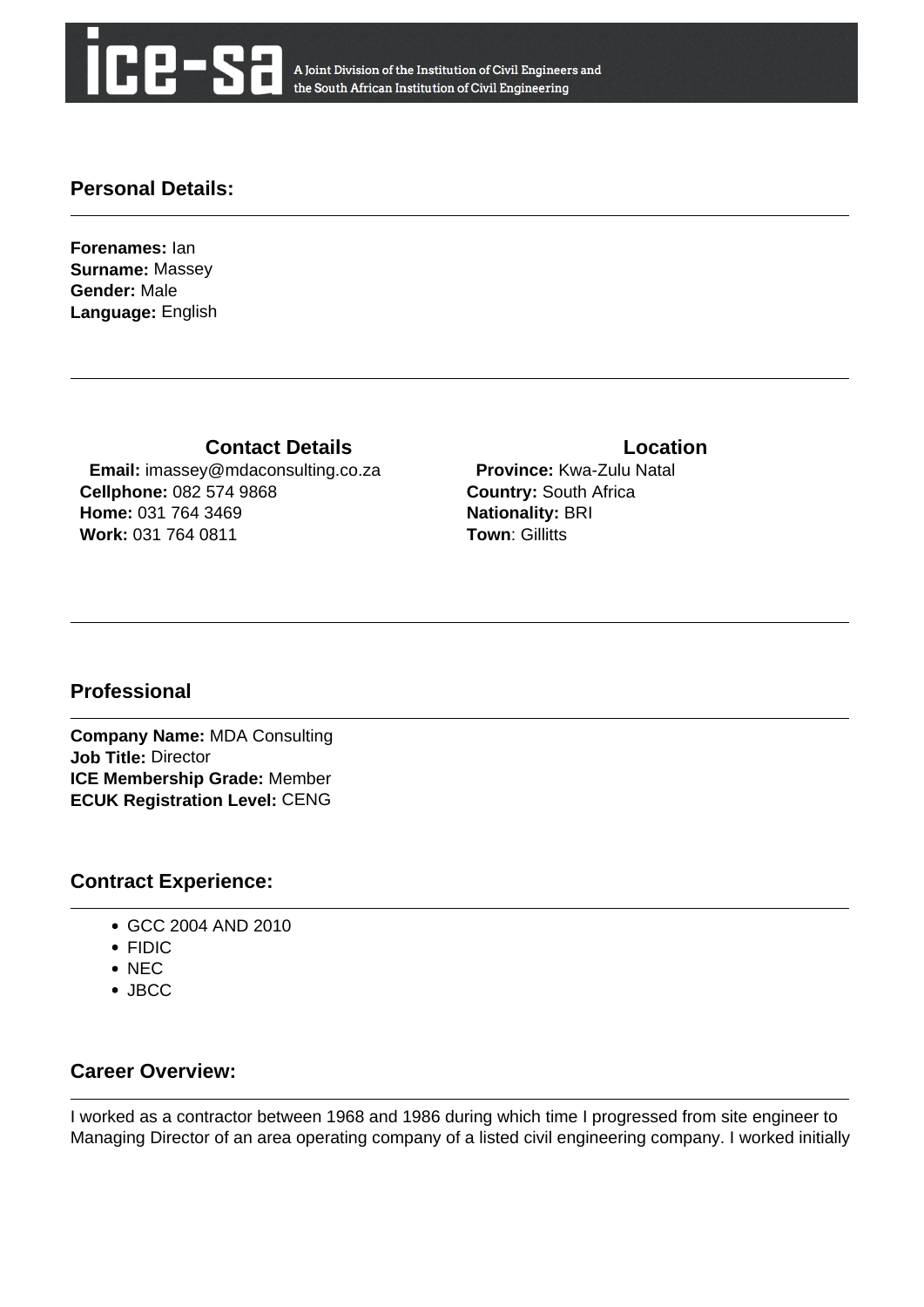on mining related contracts on the gold mines in Welkom and a copper mine in Prieska. I worked on the Iskor Steel Plant in Newcastle and the Coal Terminal in Richards Bay amongst many others. I have worked as a commercial and contractual consultant since 1986, initially with Swan Worcester and Fawbert. In 1988 I co founded Philip Loots and Associates and in 2000 Massey Doods and Associates (now MDA Consulting) with whom I am still working.

### **NEC Experience:**

I was first involved with the NEC in the early 1990's when it was first used by Eskom There has been a steady stream of contract disputes over the years that I have assisted the parties with. These include the Transnet (and Portnet) projects that we were appointed firstly to compile the Project Manuals for and subsequently were appointed as advisors to provide ad hoc advice to the consulting team. I have also been involved more recently in motivating and compiling claims for Eskom power station contracts (coal, diesel turbine and hydro) as well as the oil pipeline (NMPP) between Durban and Johannesburg.

# **Built Environment Experience:**

I spent the first 18 years of my working life working for Contractors. My last line management position was as managing director of an area operating company of the Civil Engineering division of a South African listed Construction Company. My experience was mainly heavy civil engineering construction. I have personal experience on the following types of construction

- Coal Mines Process plant
- Coal Terminals
- Gold Mine Process Plants
- Water Treatment Plants
- Sewage Treatment Plants
- Pipelines
- Silos
- Chimneys
- Coke Ovens
- Smelter Plants
- Blast furnaces
- Various factories
- Bridges
- Railway spurs

Since 1986 I have specialized as a commercial contractual consultant and have worked for most of the major employer and contractor bodies in Southern Africa in this time. I have had experience on the following projects:

• Pipelines